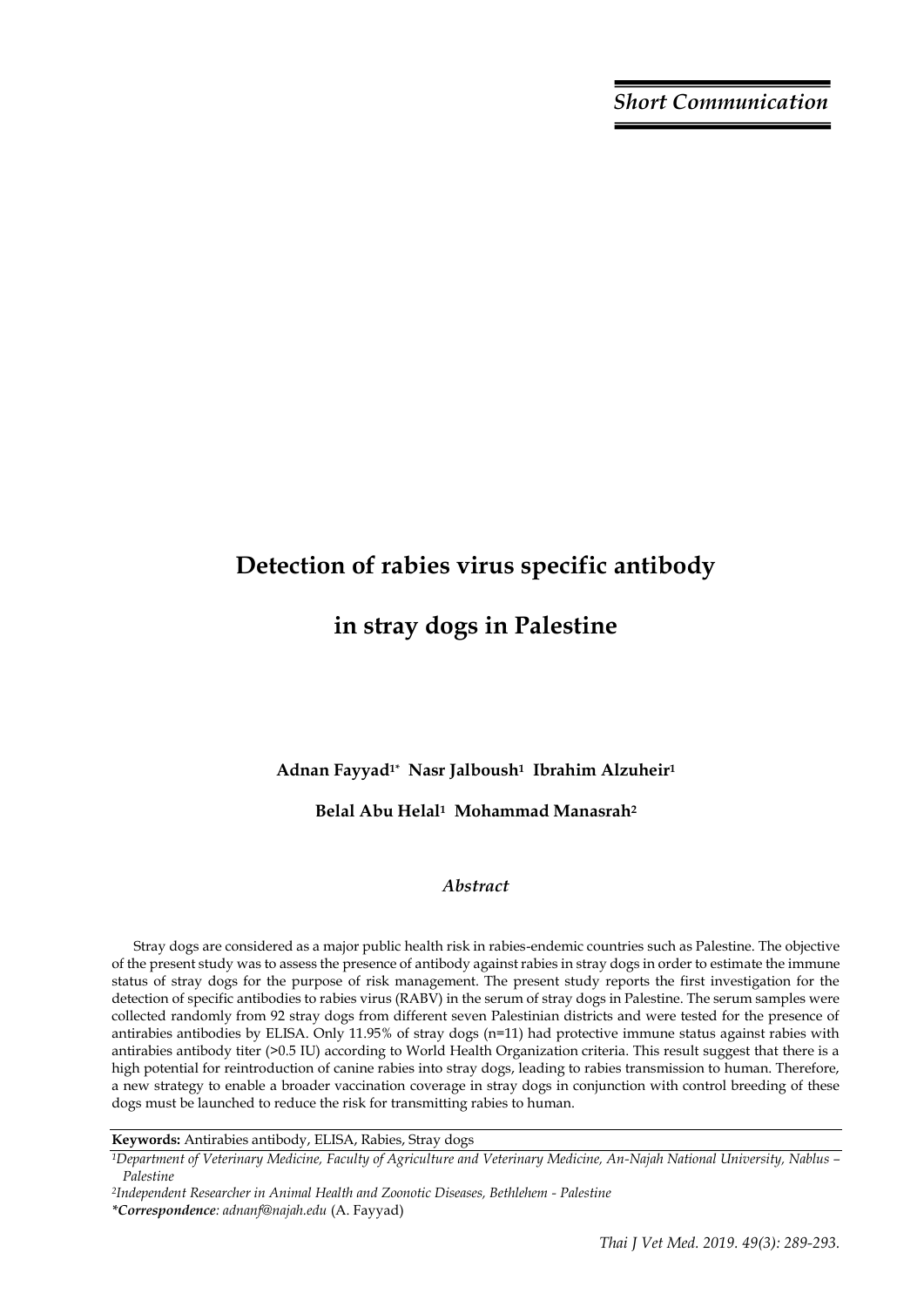#### *Introduction*

Rabies is a rapidly neuroinvasive infectious viral disease affecting humans and mammals (Jackson, 2003). The disease is caused by an RNA virus belongs to the genus Lyssavirus of the family Rhabdoviridae (Yousaf *et al.,* 2012). The virus has a high tropism to nervous system causing acute, fatal encephalitis (Yousaf *et al.,* 2012). Foxes, coyotes, skunks and dogs are considered to be the most important reservoirs for rabies virus worldwide (Rupprecht *et al*., 2004), human cases transmitted from rabid dogs constitute most of human reported cases (Fooks *et al.,* 2014).

The disease is considered as fatal disease once the clinical signs of disease occur except for rare cases (Jackson, 2003). Despite continued attempts to treat human rabies, medical treatment are unsuccessful and the disease remains with the highest case fatality ratio (Hemachudha *et al.,* 2002). It's estimated that 7 million people are exposed to rabies annually, most of them in developing countries resulting in 55,000 death cases reported in Africa and Asia annually (Hampson *et al.,* 2011).

Rabies was first reported in Palestine since during the 4thCentury (king *et al.,* 2004). In addition, rabies is practically endemic in most of Palestine and Israel (Shimshony, 1997). There is a little information available for Palestine (king *et al.,* 2004). Red foxes and golden jackals were the main vectors of rabies in Israel and Palestine. However, since 2009, canine rabies has re-emerged in the country and were considered as the main animal reservoir highlighting the risk of virus transmission between human and both domestic and

#### *290 Fayyad A. et al. / Thai J Vet Med. 2019. 49(3): 289-293.*

wild animals (Yakobson *et al.,* 2017). Stray dogs have a direct contact with wild animals such as red foxes and golden jackals thus representing a major risk for transmitting the virus to other domestic animals and humans (Cleaveland and Hampson, 2017: Bannazadeh *et al.,* 2018). Therefore, it is important to assess the level of antirabies antibodies in animals to verify the effectiveness of rabies vaccination campaigns. However, to the best of our knowledge, no epidemiological studies have yet been conducted to assess antirabies antibodies in stray dogs in Palestine. In addition, the effectiveness of vaccination through measuring the antirabies antibodies titer has not been evaluated before. The present study aimed for the first time to test for the presence of rabies virus (RABV) sepcificantibody in serum samples from stray dogs from different Palestinian districts. The results of this study will be necessary for increasing awareness against rabies and developing a national strategy program for controlling rabies in Palestine.

#### *Materials and Methods*

*Study design:* A cross-sectional study on RABV specific antibody in stray dogs was conducted in the northern and southern Palestinian districts. Blood samples were randomly collected from 92 stray dogs in Nablus (n = 15), Jenin (n = 8), Tulkarm (n = 44), Qalqīlyaḧ (n = 5), Ramallah (n = 1), Bethlehem (n = 5) and Hebron (n = 14) Palestinian districts in West Bank (Fig 1).



**Figure 1** Map of Palestinian districts in West Bank where samples were taken. Number of dogs with protective antirabies antibodies above the protective level recommended by WHO (≥0.5 IU). First number indicates positive results and the second number represents the total number of sampled dogs.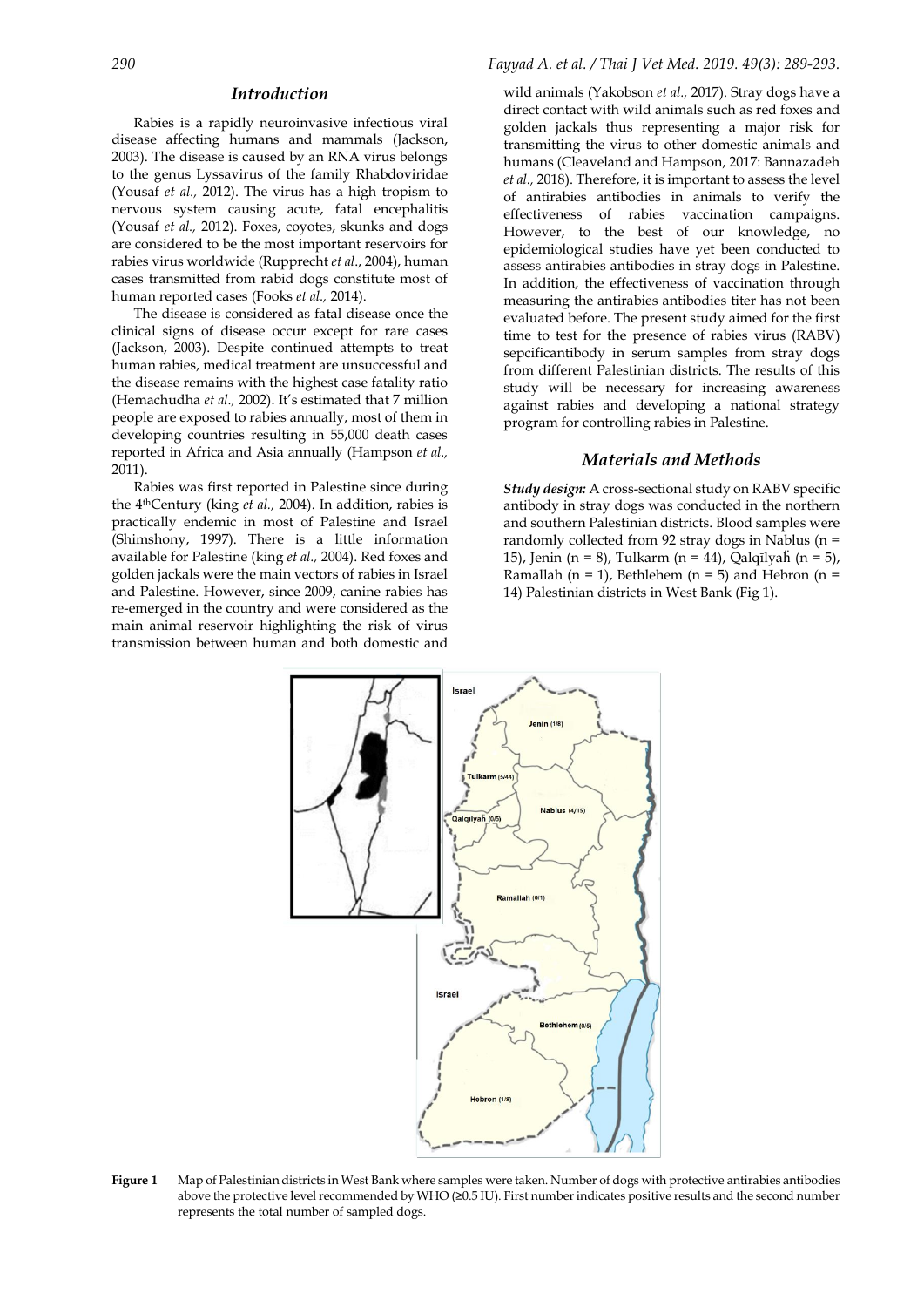*Animals:* The study was conducted for a period of one year from April 2018 to April 2019. Samples were collected from 92 stray dogs, whose history of vaccination against rabies was unknown. These dogs were captured by using an appropriate cage traps. The capturing method used in this study was humane and gentle to minimize stress on animals. For sedation, dogs were injected with Xylazine hydrochloride (Eurovet Animal Health, Bladel, Netherland) at a dosage rate of (1 mg/kg) body weight using intramuscular injection before blood collection (Cassu *et al.,* 2014). A trained veterinarian conducted sample collection after obtaining ethical approval from Palestinian Animal League Association (Palestine). Dogs were released after applying ear tags for identification.

*Blood samples:* Blood were obtained in plain tubes from the cephalic vein of each dog after appropriate preparation of the venipuncture site using (70% Ethanol). The samples were left to clot at room temperature for 2 hours. The clot was removed by centrifuging at  $1,000$ -2,000 x g for 10 minutes. The serum was then transferred to a new (2 ml) Eppendorf tube and stored at -20°C until analysis.

*Detection of antirabies antibody:* For determination of antirabies immunoglobulin G antibody (IgG) in stray dogs, a commercially available rabies ELISA kit (Demeditec Diagnostics GmbH, Germany) was used according to manufacturer's instructions. Positive and negative sera were provided in the kit. A serum titer of (>0.5 IU) was considered as protective level according to World Health Organization (WHO) criteria.

*Statistical analysis:* Data were analyzed with statistical software SPSS version 20th (SPSS Inc, USA). Chi-square test was used to determine the association between neutralizing antirabies antibodies and the location, sex and age of dogs. Differences were considered statistically significant at *P ≤0.05*.

#### *Results and Discussion*

Serum samples were obtained from 92 stray dogs with unknown history of rabies vaccination collected from seven Palestinian districts. Of these 43 dogs were female (46.7%), 49 dogs were male (53.2%). Estimated ages of dogs ranged from 6 months to 4 years.

The antibody titers were calculated by comparison with antirabies antibody titer of  $(>0.5$  IU) according to WHO reference serum (WHO, 2013). The antirabies antibody titers above (0.5 IU) threshold were considered protective (WHO, 2013). The seropositive rate was calculated as the percentage of dogs demonstrating antirabies antibody titers (>0.5 IU). Out of 92 stray dogs tested; only 11.95% (11/92) had protective antirabies antibody titers (>0.5 IU) according to WHO (WHO, 2013). Since these dogs were stray dogs, its vaccination status was unknown. From the 11 dogs harboring protective antibodies levels; 5 (number samples = 44) were from Tulkarm district, 4 (15) from Nablus district, 1 (14) from Hebron and 1 (8) from Jenin district Fig 1. Table 1 shows antirabies antibody titers in street dogs from seven different Palestinian districts.

**Table 1** RABV specific antiraby titer among stray dogs from seven Palestinian districts according to WHO criteria.

| Number of dogs | RABV specific antibody titer |                      |                      |                     |
|----------------|------------------------------|----------------------|----------------------|---------------------|
|                | $(0.125 IU)$                 | $(0.125 - 0.250$ IU) | $(0.250 - 0.500$ IU) | $(20.5 \text{ IU})$ |
| 92             | 2(2.17%)                     | 51 (55.43%)          | 28 (30.43%)          | 11 (11.95%)         |

WHO = World Health Organization; IU = international unit; IgG = immunoglobulin G

Statistical analysis of antirabies antibody titer showed no significant differences between different Palestinian districts, sex and age of dogs (*P>0.05*).

Rabies is an important zoonotic, fatal and progressive neurological disease affecting all warmblooded animals (Singh *et al.,* 2017). The disease remains as an important public health issue because of its prevalence through the world (Burgos-Caceres, 2011). Rabies is endemic in Israel and Palestine (king *et al.,* 2004). Despite this, there has been to date sparse information available about the disease in Palestine. According to the Palestinian Ministry of Health official data, only during the year 2018, approximately, 826 cases of dog bites were presented to the local governmental health centers and hospitals in Palestine for post-exposure prophylaxis measures (Ministry of health, personal communication, data not published). The estimated governmental cost of these measures is \$ 15.000 annually. In addition, 30 animal cases of rabies were confirmed, of which 12 were reported in dogs during the year 2016 in Israeli and Palestinian territories (Israeli Ministry of Agriculture, data not published).

Stray dogs have uncontrolled rising population, representing a challenge in Palestine. Dogs were found to be the main rabies reservoir and transmitter in Israeli and Palestinian territories (Yakobson *et al.,* 2017). Moreover, almost 99% of human rabies cases are resulted from dog bites (David and Yakobson, 2011). These infected dogs move across the country borders carrying the infection to wild and domestic animals including domestic and stray dogs because of the high proximity between the populated urban and rural areas and thereafter transmitting the disease into humans (Gdalevich *et al.,* 2000). Different preventive measures have been applied to control rabies in Palestine; these include vaccination of house hold dogs, small-scale vaccination campaigns and the national oral rabies vaccination (ORV) campaign which are being performed since 2005 and covers all territories in Israel and Palestine (Yakobson *et al.,* 2006). However, monitoring of RABV specific antibodies in stray dogs to evaluate the previous control measures has never been conducted before in Palestine.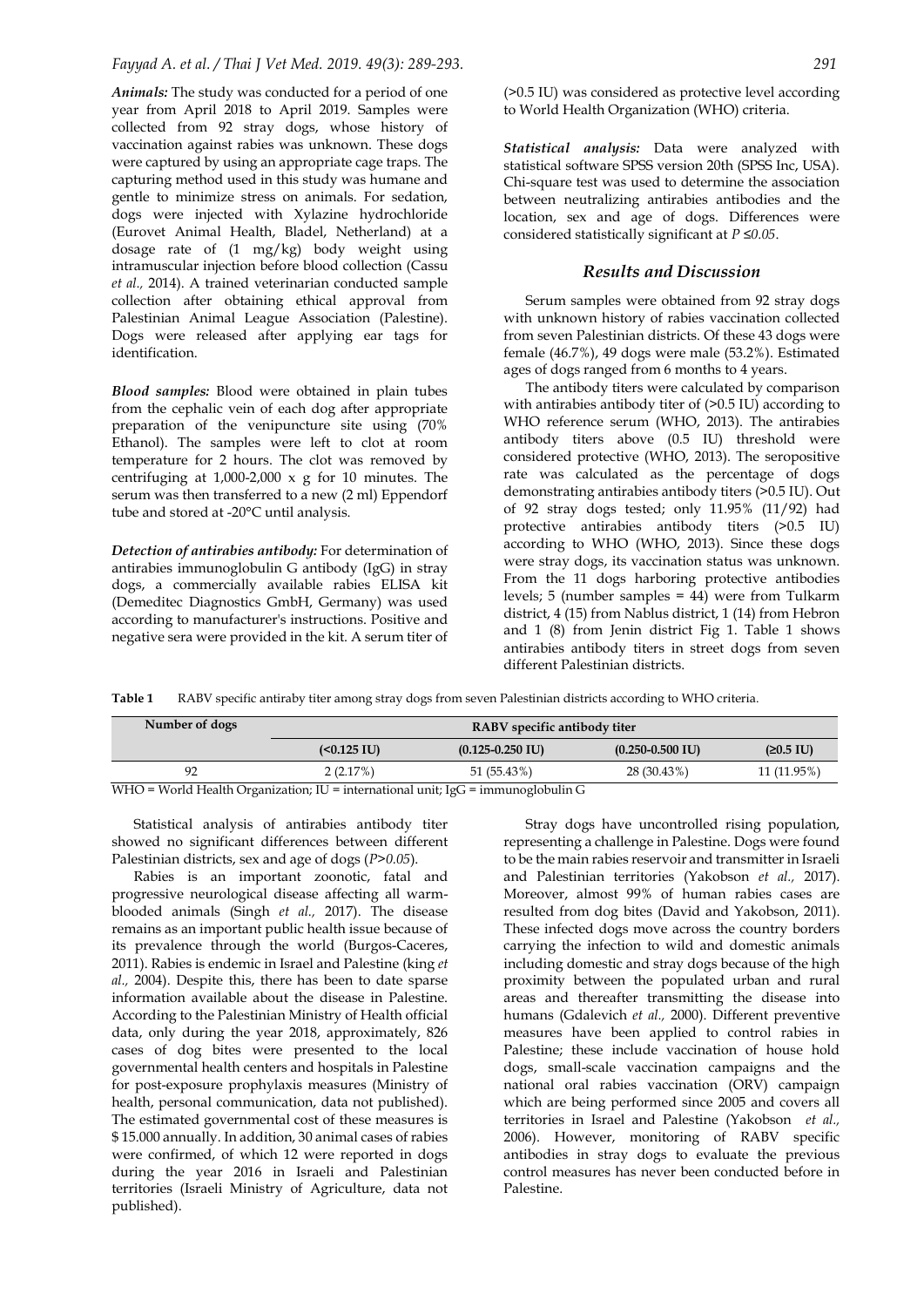In our study, we have used an ELISA test for the detection of RABV specific antibody titer in the serum collected from stray dogs, this test provide high sensitivity, specificity as well as easy utilization for screening of the antirabies antibody titers in animal's serum (Piza *et al.,* 1999). In this study, the incidence of protective immune status in stray dogs in Palestine was very low (11.95%) in comparable to other countries. For example, a higher level (49%-86%) of protective antirabies antibody in stray dogs with unknown history of rabies vaccination was reported in Thailand (Kasempimolporn *et al.,* 2007). In addition, Ogawa (2009) reported that the protective seroprevalence on stray dogs in Japan was 27.7% (Ogawa *et al.,* 2009). These results indicate that the current rabies vaccination programs including the (ORV) campaign are limited. The vaccine delivery problem observed in stray dogs with ORV campaign is perhaps because these stray dogs are often live in packs, whereby one dominant dog may consume several oral vaccine baits leaving the rest of the group unvaccinated, therefore this vaccine could be a better choice for vaccinating wild animals rather than stray dogs and parenteral vaccination could be the method of choice for stray dogs (Yakobson *et al.,* 2008). The results of this study necessitate the importance for turning into a more effective vaccination strategy and the urgent need to control stray dogs by collaboration with both Public Health and the Veterinary Services, periodic surveys to test the immunization status in stray dogs, increasing the awareness about rabies and compulsory vaccination in household dogs.

*Conflict of Interest:* The authors declare no conflicts of interest.

#### *Acknowledgements*

The authors would like to acknowledge An-Najah National University (ANNU) and Palestinian Ministry of Higher Education and Scientific Research for its financial support to carry out this project (ANNU-MoHE-1819-Sc018).

#### *References*

- Bannazadeh, BH, Alinezhad F, Kuzmin I, Rupprecht CE 2018. A Perspective on Rabies in the Middle East-Beyond Neglect. Vet Sci. 5.
- Burgos-Caceres S 2011. Canine Rabies: A Looming Threat to Public Health. Animals (Basel). 1: 326-42.
- Cassu RN, Melchert A, Canoa JT, Martins PD 2014. Sedative and clinical effects of the pharmacopuncture with xylazine in dogs. Acta Cir Bras. 29: 47-52.
- Cleaveland S, Hampson K 2017. Rabies elimination research: juxtaposing optimism, pragmatism and realism. Proc Biol Sci. 284.
- David D, Yakobson BA 2011. Dogs serve as a reservoir and transmit rabies in Israel. Is history repeating. Isr J Vet Med. 66: 3-8.
- Fooks AR, Banyard AC, Horton DL, Johnson N, McElhinney LM, Jackson AC 2014. Current status of rabies and prospects for elimination. Lancet. 384: 1389-99.

#### *292 Fayyad A. et al. / Thai J Vet Med. 2019. 49(3): 289-293.*

- Gdalevich M, Mimouni D, Ashkenazi I, Shemer J 2000. Rabies in Israel: decades of prevention and a human case. Public Health. 114: 484-7.
- Hampson K, Cleaveland S, Briggs D 2011. Evaluation of cost-effective strategies for rabies post-exposure vaccination in low-income countries. PLoS Negl Trop Dis. 5: e982.
- Hemachudha T, Laothamatas J, Rupprecht CE 2002. Human rabies: a disease of complex neuropathogenetic mechanisms and diagnostic challenges. Lancet Neurol. 1: 101-9.
- Israeli Ministry of Agriculture 2017. "World Rabies Day – September 28, 2017." [Online].Available:http://www.moag.gov.il/en/ Ministrys%20Units/Veterinary\_Services/Rabies/ Pages/World\_Rabies\_Day.aspxhttps://www.moa g.gov.il/en/Ministrys%20Units/Veterinary\_Servi ces/Rabies/Pages/World\_Rabies\_Day-.aspx. Accessed: April. 28, 2019.
- Jackson AC 2003. Rabies virus infection: an update. J Neurovirol. 9: 253-8.
- Kasempimolporn S, Sichanasai B, Saengseesom W, Puempumpanich S, Chatraporn S, Sitprija V 2007. Prevalence of rabies virus infection and rabies antibody in stray dogs: a survey in Bangkok, Thailand. Prev Vet Med. 78: 325-32.
- King AA, Fooks AR, Aubert M, Wandeler AI 2004. Historical Perspective of Rabies in Europe and the Mediterranean Basin; AI Wandeler World Organization for Animal Health (OIE), Paris, France.
- Ogawa T, Gamoh K, Kanda K, Suzuki T, Kawashima A, Narushima R, Shimazaki T 2009. Rabies immune status of dogs brought into the Hyogo Prefecture Animal Well-being Center, Japan. J Vet Med Sci. 71: 825-6.
- Piza AS, Santos JL, Chaves LB, Zanetti CR 1999. An ELISA suitable for the detection of rabies virus antibodies in serum samples from human vaccinated with either cell-culture vaccine or suckling-mouse-brain vaccine. Rev Inst Med Trop Sao Paulo. 41: 39-43.
- Rupprecht CE, Hanlon CA, Slate D 2004. Oral vaccination of wildlife against rabies: opportunities and challenges in prevention and control. Dev Biol (Basel). 119: 173-84.
- Shimshony A 1997. Epidemiology of emerging zoonoses in Israel. Emerg Infect Dis. 3: 229-38.
- Singh R, Singh KP, Cherian S, Saminathan M, Kapoor S, Manjunatha-Reddy GB, Panda S, Dhama K 2017. Rabies - epidemiology, pathogenesis, public health concerns and advances in diagnosis and control: a comprehensive review. Vet Q. 37: 212-51.
- WHO Expert Consultation on Rabies: Second report 2013. [Online]. Available: [\(http://apps.who.int/iris/bitstream/10665/85346](http://apps.who.int/iris/bitstream/10665/85346/1/9789240690943_eng.pdf) [/1/9789240690943\\_eng.pdf\)](http://apps.who.int/iris/bitstream/10665/85346/1/9789240690943_eng.pdf). Accessed: April. 10, 2019.
- Yakobson BA, King R, Amir S, Devers N, Sheichat N, Rutenberg D, Mildenberg Z, David D 2006. Rabies vaccination programme for red foxes (Vulpes vulpes) and golden jackals (Canis aureus) in Israel (1999-2004). Dev Biol (Basel). 125: 133-40.
- Yakobson BA, King R, Sheichat N, Eventov B, David D 2008. Assessment of the efficacy of oral vaccination